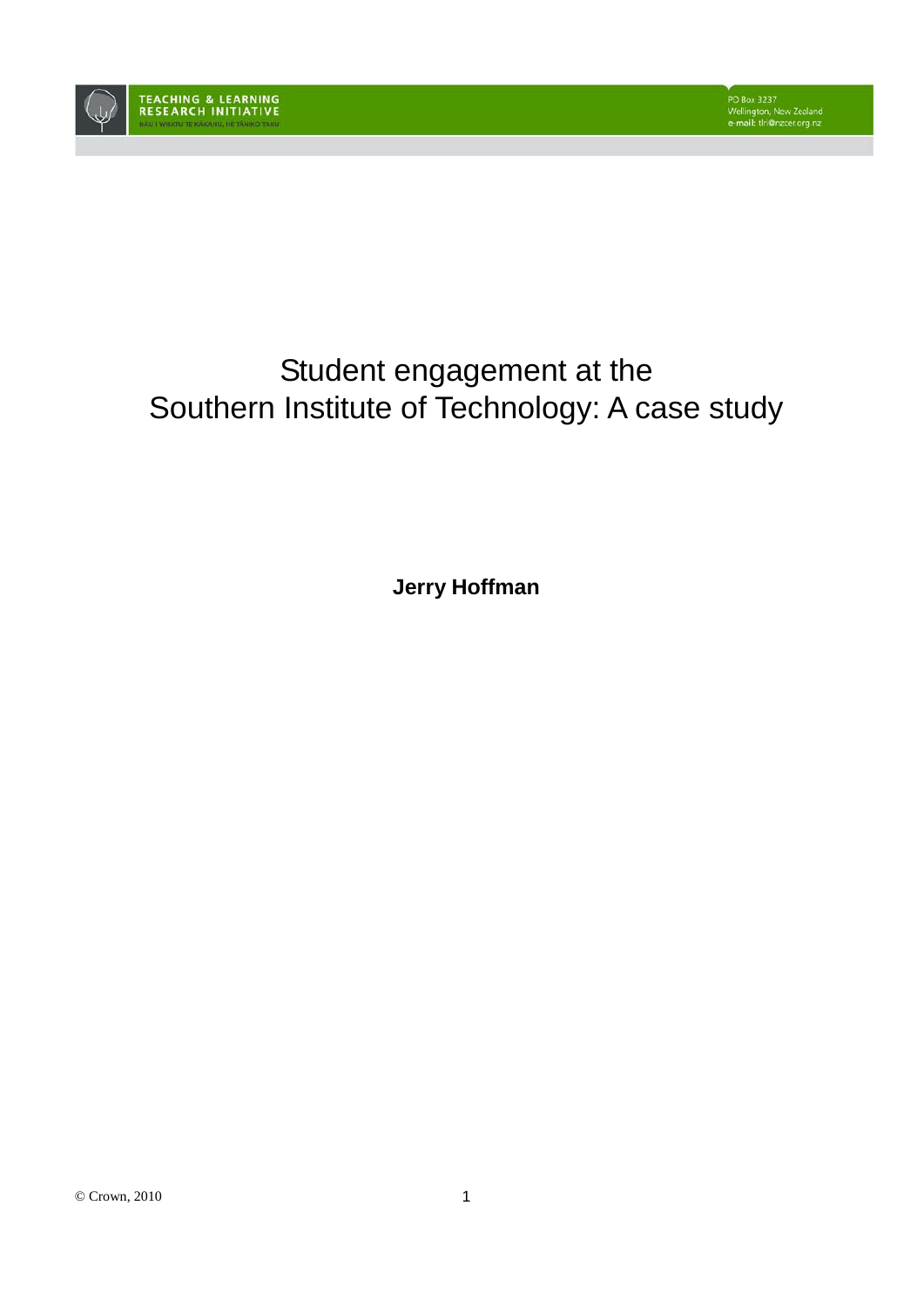## **Abstract**

Student engagement has largely remained unexplored at the Southern Institute of Technology.. In order to improve outcomes for students, teaching staff and the institution as a whole, research was undertaken to investigate various facets regarding student engagement. This case study was one of nine undertaken within tertiary institutions in New Zealand exploring student engagement with their learning. The project, entitled "Learning Environment and Student Engagement with Learning in Tertiary Settings", was funded by the Teaching and Learning Research Initiative (TLRI). All nine institutions used the same research tools for the study. The research question posed was, "How does institutional and non-institutional learning environments influence student engagement with learning in diverse tertiary settings?" Student engagement is a complex concept which required research input both from students and teaching staff. The data from the case study reported in this paper were both quantitative, in the form of student and staff surveys, and qualitative, in the form of student interviews and staff comments. A disappointing total of 54 responses where received from the student survey and 10 in-depth student interviews were also conducted. Nineteen teaching staff responded to the staff survey. In order to give greater depth to the findings, literature related to student engagement was interwoven with the data from the surveys and interviews in the final report.

The case study focused on transactions within the institution. While analysing the data for this case study, it was decided to compare the results of the student and staff data as similar themes became apparent from the data analysis. Feedback to students was an important element that derived from the data analysis of both surveys. Two other important facets relating to improving student engagement were the accessibility of teaching staff to students and that student engagement is a shared responsibility between the student and teachers. The major recommendations include that teaching staff make it a priority to give prompt and constructive feedback, that teaching staff create an environment where students feel comfortable to seek advice and support, and that "good teaching" principles are reflected upon and practised.

The findings from this study are limited as the numbers responding to the surveys were small. Also findings are specific to the institution, although the results reflect what has been written in the literature related to improving student engagement. The results and recommendations can act as a framework for the institution to consider how best to implement a successful student engagement policy. This research adds to the growing body of literature on student engagement in the New Zealand context.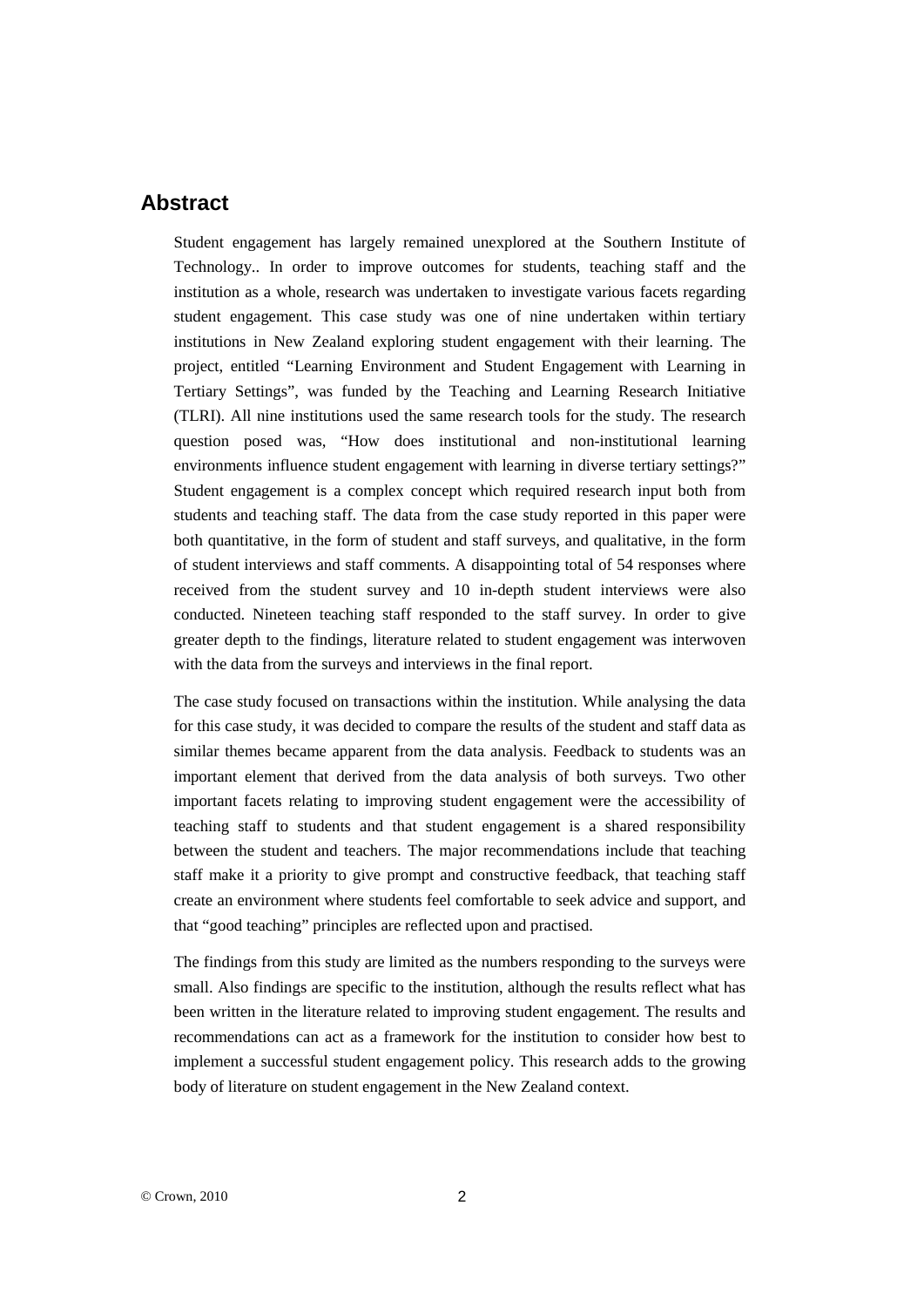## **Introduction**

The case study presented in this paper examined student engagement at the Southern Institute of Technology, whose main campus is located in Invercargill. There are also smaller campuses in Gore, Queenstown and Christchurch. For almost 40 years, the institute has provided vocational education and training at a variety of levels. Today, it offers qualifications which range from certificate to postgraduate level. Many of the current programmes provide a "staircase" to higher level qualifications, both at this institution and at other institutions. The institute offers flexible mixed-mode delivery programmes. These use a combination of educational television, internet access and specialised hard copy workbooks. For the past 10 years, the institute has had a zero fee scheme in which New Zealand students are required to pay the costs of materials, but not tuition fees. The institute's philosophy is reflected in its *Annual Report* (Southern Institute of Technology, 2009). Its Statement of Purpose "acknowledges its primary commitment to its student base, by providing well-trained and competent graduates from its programmes. The institute also supports the industries and professions that provide ongoing and future employment" (p. 1).

The case study is one of nine about student engagement undertaken within tertiary institutions in New Zealand as part of a two-year project funded by the Teaching and Learning Research Initiative (TLRI), entitled "Learning Environments and Student Engagement with Learning in Tertiary Settings". Those nine tertiary institutions included two universities, four polytechnics, a wānanga, one private training provider and one community provider. The research question was: "How do institutional and non-institutional learning environments influence student engagement with learning in diverse tertiary settings?"

The data for the case study are specific to the Southern Institute of Technology. The results are based on student and teaching staff surveys, staff comments, student interviews, and literature related to teaching for engagement. The paper samples aspects of the literature that underpin teaching for engagement, provides a brief overview of the methods used to gather data, reports results from questionnaires and interviews with students enrolling for the first time in their subject, and interviews with teaching staff. It concludes with a range of findings and recommendations.

#### **Literature snapshots**

Student engagement in tertiary education has been well researched since the 1990s. In New Zealand, team members of this TLRI project have published an extensive review of some 90 research reports (Zepke et al., 2008), as well as a synthesis of the 90 reports (Zepke & Leach, 2010). This synthesis shows that student engagement is not a simple concept. Student engagement focuses on students' cognitive investment in, active participation in and emotional commitment to their learning (Chapman, 2003). The literature discussed in this paper relates mainly to one facet of engagement, teaching for engagement, the focus of the paper. Yorke (2006) notes that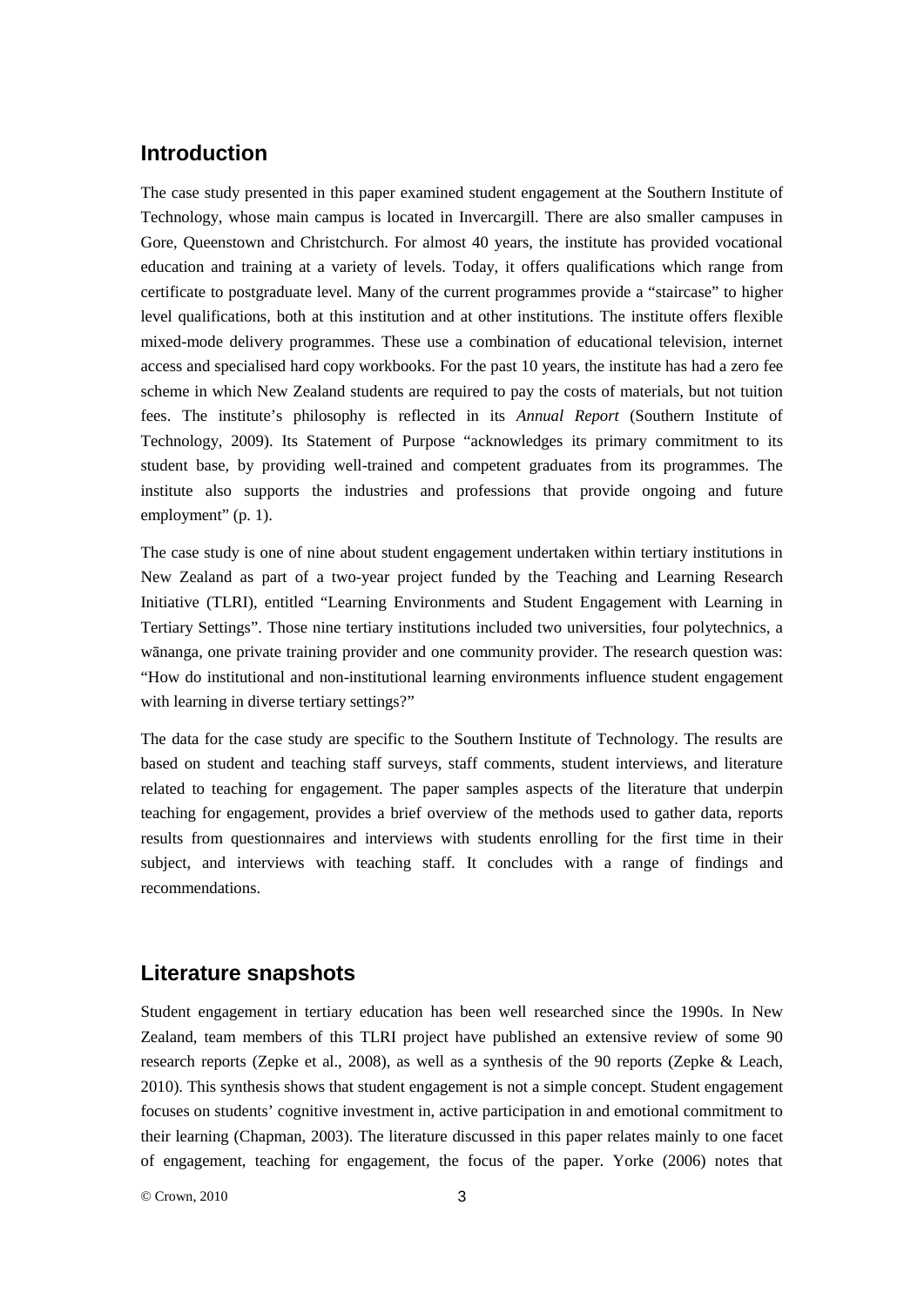institutions need a philosophy within that helps to foster students' engagement with their learning. He states that "if the culture is not manifestly supportive of student learning, then students may not be as successful as they could be and they may abandon their studies" (p. 12). Kezar and Kinzie (2006) concur, arguing that an institutional commitment to fostering student engagement is important if that engagement is going to be successful.

A recurring theme in the literature is that teaching staff make a difference to student engagement. They play an ever increasing role in student success (Reason, Terenzini, & Domingo, 2006). As Umbach and Wawrzynski (2005) observe, "course related interactions appear to be positively related with students engagement … college campuses where faculty employ active and collaborative teaching techniques have students who are more engaged" (p. 163). Teaching staff that are deemed to be approachable and sensitive to the needs of the students are more likely to engage students with their learning (McMahon, 2003; Mearns, Meyer, & Bharadwaj, 2007). McClenney (2004) reports that students who have more contact with teaching staff and are well supported are more likely to be engaged with both their learning and the institution. Umbach and Wawrzynski (2005) further noted that "campuses where faculty challenges their students were more likely to engage their students" (p. 163). This challenging of students in their subject area should be a focus of teaching staff if the goal is to get increased student engagement (Ahlfeldt, Mehta, & Sellnow, 2005). Ramsden (2003) states that "good teaching encourages high-quality student learning" (p. 84). Good teaching strategies could include encouraging quality learning, making the subject interesting, giving high quality feedback, caring about the students and their learning, challenging students to strive for high quality learning and understanding of the course material (Ramsden, 2003). Similar teaching behaviours engage e-learners. Laird and Kuh (2005), for example, found engagement with information technology is positively associated with academic challenge, active and collaborative learning, student–faculty interaction, and deep learning experiences.

Feedback is helpful for students in developing good academic skills for their educational pursuits (Yorke & Knight, 2004). Lambert, Terenzini, and Lattuca (2007) also note the importance of interaction and student feedback as crucial facets in students being engaged with their learning. The importance of feedback should not be underestimated. McKeachie (1999) notes that, "providing feedback is more important than assigning a grade" (p. 109). Silverman and Casazza (2000) reiterate this point when they observe that "what a teacher says to a student can have powerful positive or negative effects" (p. 105). Ramsden (2003) puts the importance of feedback very distinctly when he states "it is impossible to overstate the role of effective comments on students' progress in any discussion of effective teaching and assessments" (p. 187). Ramsden observes that effective feedback can take the form of students meeting with teaching staff to discuss their progress, informal class assessments, and written comments on student assessments that are helpful for the student and their learning.

Teachers who engage their students are aware of their students' challenges outside the classroom. Teaching staff must have an awareness of the multiple roles that students need to consider as they pursue their educational goals (Kift, 2004). Krause (2005) makes an interesting point when she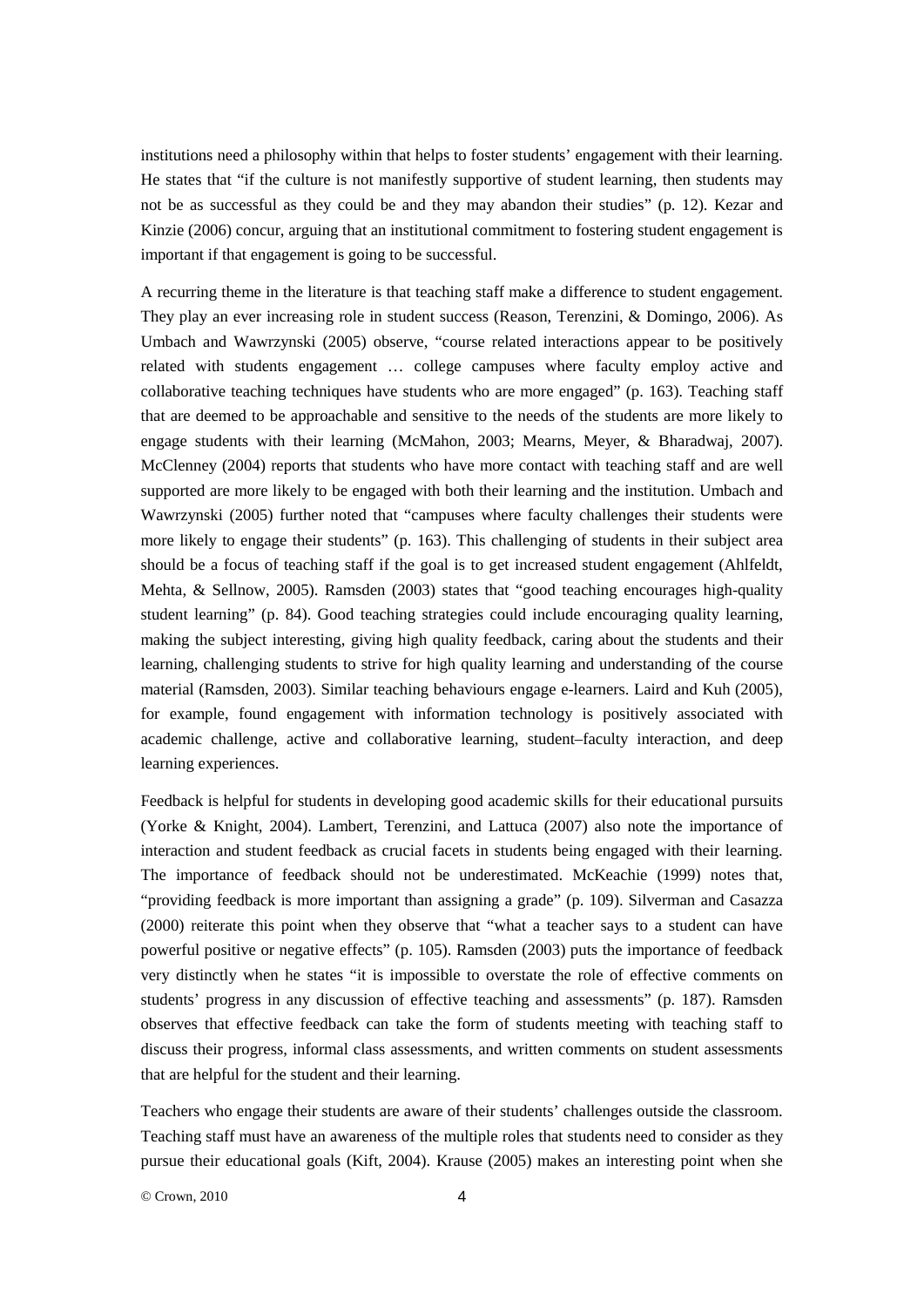notes the correlation between the amount of time spent on campus and the degree of engagement. Students who spend more of their time on campus are more likely to have a higher degree of engagement. Hockings, Cooke, and Bowl (2007) emphasise the importance of having an awareness of the role that money and debt play in the students' engagement processes. Krause (2005) highlights how paid work affects students' studies. She noted that students who work are more likely to withdraw from their course of study and spend less time on campus. These factors can affect their degree of engagement.

## **Method**

Zepke, Leach, and Butler (2009) have described fully the methodology used in this TLRI project. Here, a summary of the methods used to obtain the data suffices. Two surveys were involved, one of students enrolled for the first time in a subject, the other of teaching staff. The student survey was supplemented by interviews, the staff survey encouraged comments from participants. The student questionnaire contained four scales<sup>[1](#page-4-0)</sup>: motivation and agency; transactions within the institutional setting; external factors; and demographics. The transactions within the institutional setting, the scale analysed in this case study, included 26 Likert-type items divided into three clusters: items surveying relational interactions between teachers and learners in classrooms and programmes; items exploring learning interactions within the wider institution; and items investigating effects of teaching and environment on student learning. Each item had two subscales: one asking students how important the transaction is for their learning; the other asking how well it is done at their institution. The teaching staff questionnaire had three scales asking the following questions: "In principle, what priority do you think each of the items should have in teaching?" "How important do you think the following items are to your students?" and "What priority do the following items have in YOUR teaching practice?" For reasons of space, only the second and third questions are analysed in this paper. The teaching staff survey mirrored the student survey, using the same 26 Likert-type questions, adapted for teachers.

For the student survey, online questionnaires were sent to 995 students via student email, with a total return rate of 54 and a response rate of 5.5 percent. The survey was distributed to first-time enrolled students. Ten students were interviewed. These students had agreed to be interviewed on their online questionnaire. For the staff survey, online questionnaires were sent to 148 teaching staff with a total return of 19 surveys with a response rate of 13 percent. While the response rates were disappointing, precluding generalisation to be made, the data nevertheless paint a useful picture of the state of engagement within the institutions. It provides food for thought rather than evidence for action.

-

<span id="page-4-0"></span><sup>1</sup> The conceptual organiser used for this project was developed from reviews of literature over time. Consequently it has evolved in terms of the number of lenses/strands used and terminology used. The evolving nature of the project explains the differences in the way the organiser is presented from the overview papers.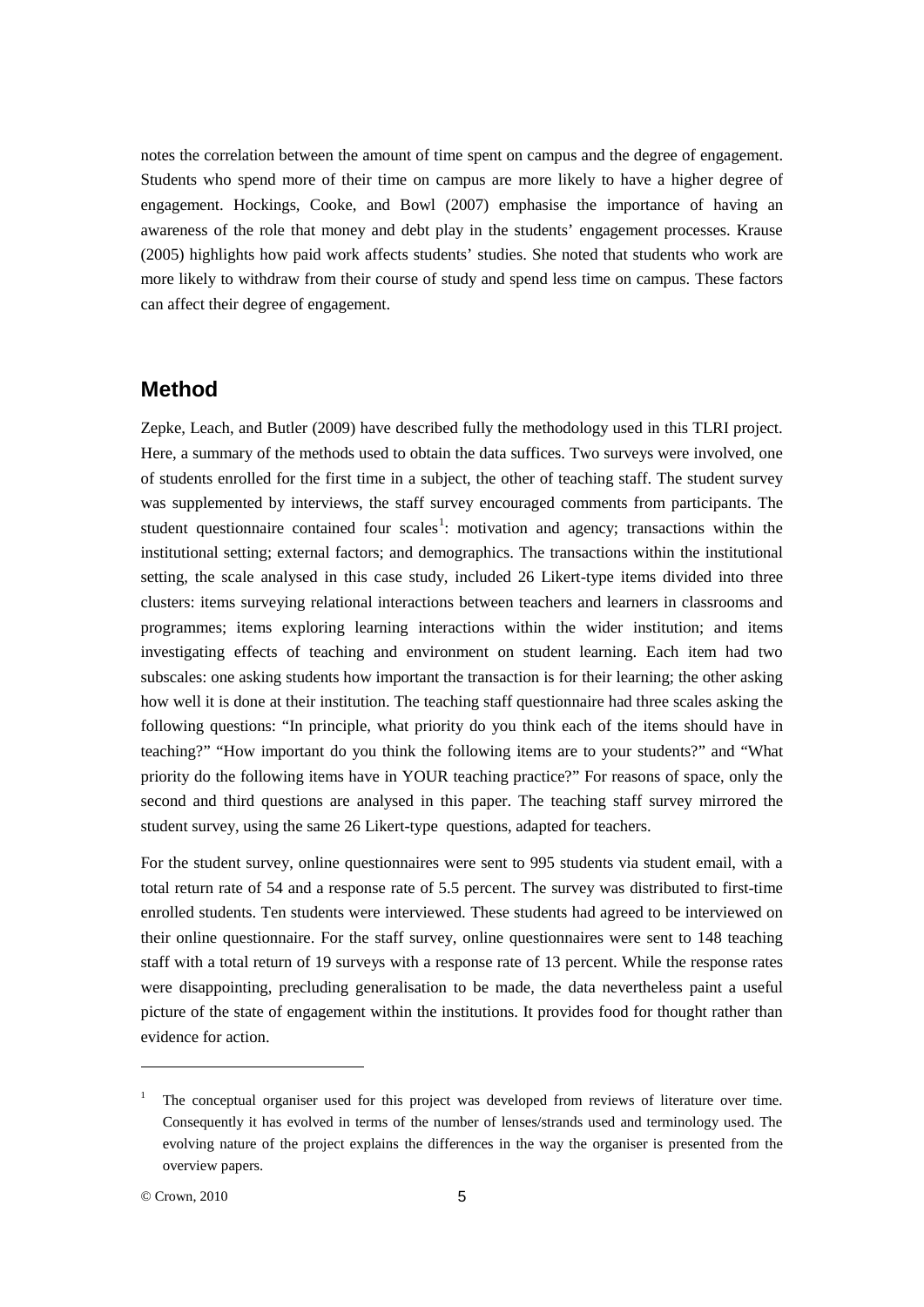## **Findings**

#### The student survey

Table 1 brings together three different data sets. The first shows how important each of the 26 items was to students. "Importance" is divided into three frequency bands. The first band, identified as "H" in the table, shows items that more than 80 percent of respondents thought to be important or very important. The second, designated as "M" or of medium importance, identifies items that between 50 percent and 79 percent of respondents thought were important or very important. The third band, dubbed "L", singles out items supported by fewer than 50 percent of respondents as important or very important.

The second data set answers the question "How well are the 26 items performed in the institution?" The differences between the scores for importance and performance were calculated. Where percentages for the "how well things were done" response exceeded the percentage response for "importance", student expectations could be said to have been met. Where respondents scored items more highly on importance than on how well things were done, student expectations were not met. The third data set shows the extent these differences could be due to chance using the t-test for dependent means in which the mean scores of importance and performance are correlated to produce an indicator of significance. Where the *t*-test indicated that the probability of differences being due to chance was less than 5 percent  $(p < .05)$  the difference was considered to be significant. Plus (+) and minus (-) signs are used in Table 1 to show where the differences were significant. The minus (-) signs indicate where importance scores exceeded performance scores significantly; the plus (+) signs show where institutions' performance exceeded importance significantly.

Eighteen items of the 26 showed significant differences between importance and performance. These differences showed performance did not meet expectations on 17 of the 18 items; 14 of these were considered of high importance. On one item of medium importance, "teachers encouraging me to work with other students", the institute exceeded expectations.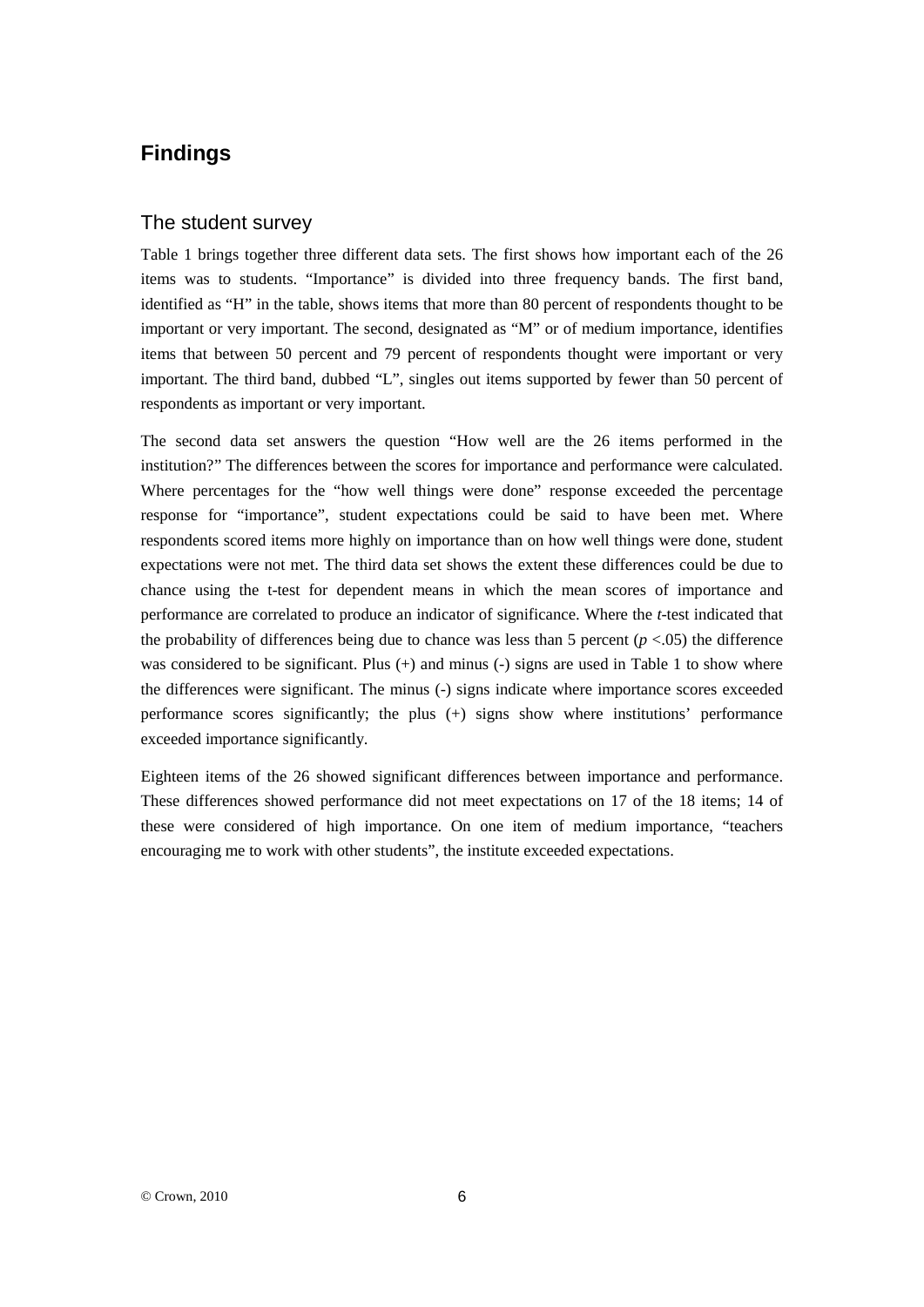|    |                                                                                             |                        | <b>SIT</b>                    |
|----|---------------------------------------------------------------------------------------------|------------------------|-------------------------------|
| 1: | Teachers providing prompt feedback<br>Teachers providing feedback that improves my learning | Importance<br>How well | н<br>$\overline{\phantom{0}}$ |
|    |                                                                                             |                        |                               |
| 2: |                                                                                             | Importance<br>How well | н<br>$\overline{\phantom{0}}$ |
|    |                                                                                             | Importance             | н                             |
| З. | Teachers challenging me in helpful ways                                                     | How well               | $\overline{\phantom{0}}$      |
|    |                                                                                             | Importance             | н                             |
| 4: | Teaching making themselves available to discuss my learning                                 | How well               | ÷.                            |
|    |                                                                                             | Importance<br>How well | н                             |
| 5. | Teachers teaching in ways that enable me to learn                                           |                        | $\blacksquare$                |
| 6. | Teachers making the subject really interesting                                              | Importance<br>How well | н                             |
|    |                                                                                             |                        | $\overline{\phantom{a}}$      |
| 7: | Teachers valuing my prior knowledge                                                         | Importance<br>How well | м                             |
|    | Teachers being enthusiastic about their subject                                             | Importance             | н                             |
| 8. |                                                                                             | How well               | $\blacksquare$                |
| 9. | Teachers encouraging me to work independently                                               | Importance<br>How well | М                             |
|    | 10: Teachers encouraging me to work with other students                                     | Importance             | L                             |
|    |                                                                                             | How well               | $\ddot{}$                     |
|    | 11. Teachers recognising that I am employed                                                 | Importance             | М                             |
|    |                                                                                             | How well               | $\blacksquare$                |
|    | 12: Teachers recognising that I have family and community responsibilities                  | Importance<br>How well | М<br>$\overline{\phantom{a}}$ |
|    |                                                                                             |                        |                               |
|    | 13: Learning support services being available at the times I need them                      | Importance<br>How well | н<br>$\blacksquare$           |
|    |                                                                                             | Importance<br>How well | н                             |
|    | 14: Receiving helpful guidance and advice about my study                                    |                        | $\overline{\phantom{a}}$      |
|    | 15: Knowing how to find my way around                                                       | Importance<br>How well | М                             |
|    | 16: Teachers providing opportunities to apply my learning                                   | Importance             | н                             |
|    |                                                                                             | How well               | $\overline{\phantom{a}}$      |
|    | 17: Being given information on how systems work                                             | Importance             | н                             |
|    |                                                                                             | How well               | $\overline{\phantom{a}}$      |
|    | 18: Knowing how to contact people to get help                                               | Importance             | н                             |
|    |                                                                                             | How well               | $\blacksquare$                |
|    | 19: Being challenged by the subject I am learning                                           | Importance<br>How well | н                             |
|    | 20: Having access to the learning resources I need                                          | Importance<br>How well | н                             |
|    |                                                                                             |                        | $\overline{\phantom{a}}$      |
|    | 21: Having my cultural background respected                                                 | Importance<br>How well | м                             |
|    |                                                                                             | Importance             | н                             |
|    | 22: Teachers caring about my learning                                                       | How well               |                               |
|    |                                                                                             | Importance             | М                             |
|    | 23. Learning to effect change in the community/society                                      | How well               | $\blacksquare$                |
|    | 24: Being encouraged to question teachers' practice                                         | Importance<br>How well | М                             |
|    | 25: Staff creating a pleasant learning environment                                          | Importance             | М                             |
|    |                                                                                             | How well               |                               |
|    | 26: Learning to use subject knowledge in practice                                           | Importance<br>How well | н<br>$\overline{\phantom{0}}$ |

## Table 1 **'How important' and 'how well done' responses to items**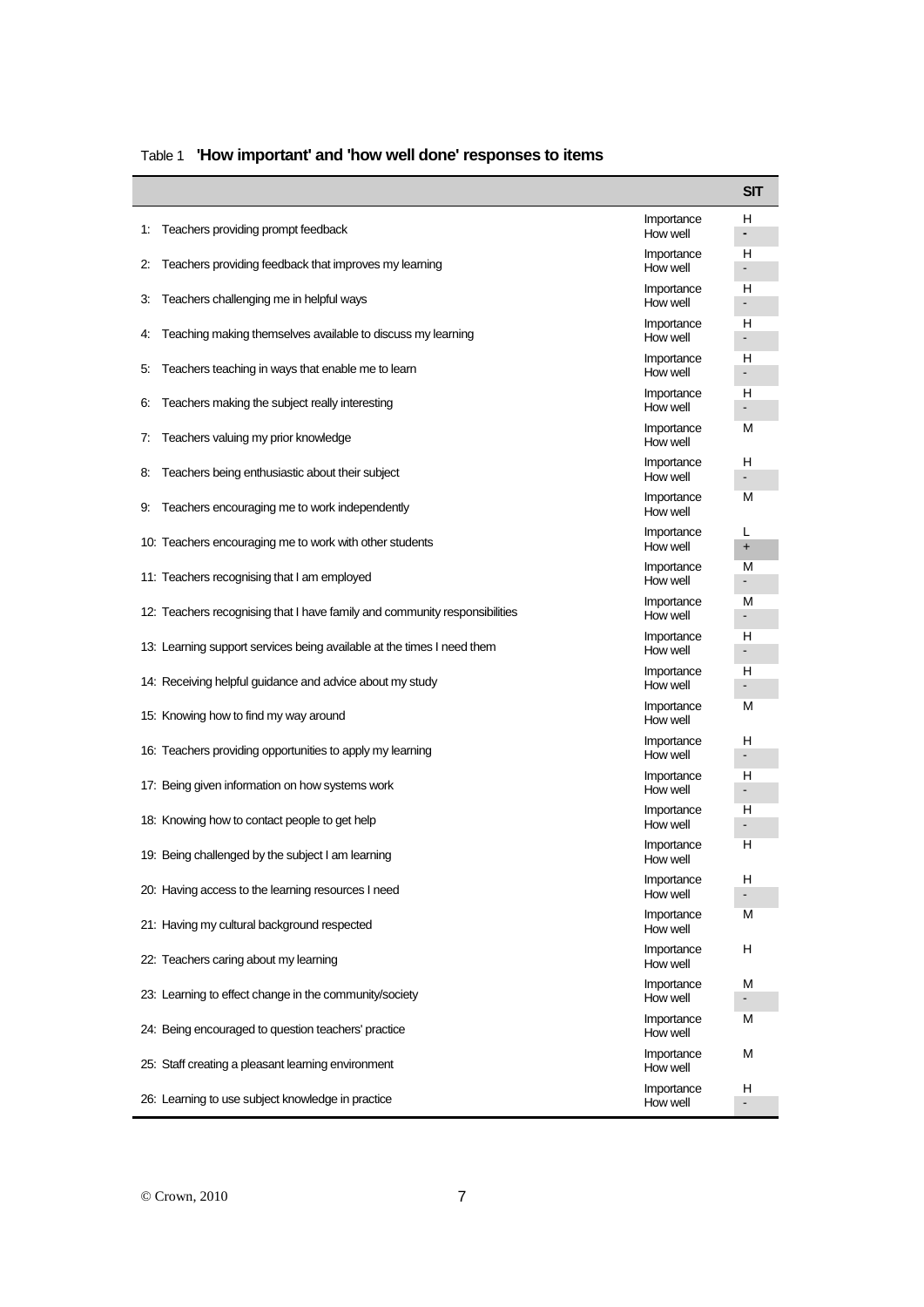#### Student interviews

As identified by the students (Table 1) and the literature, feedback is an important element in relation to student engagement with their learning. The following quotations from students help to illustrate the importance of feedback.

> The two tutors I went to were great and I wasn't the first person who had come to them like this. It happens every year in the subject and they were 100% supportive – they give you other learning methods, they give you the bigger picture of everything and they are good to talk to, open minded people and educated people.

The next student comments about how immediate feedback from the tutor is important for her learning. She notes the positive aspects of tutor feedback:

> One [tutor] that takes the time to actually explain and help if you have a problem. Generally is interested in what we are learning. I think too it's part of the different papers they are teaching. If you are on clinical placement and your tutor is more one on one and you are getting feedback straight away you are going to feel confident. Whereas with the other papers, they are not working with you one on one and you do build up a rapport but it's different.

Not all feedback situations are positive for students. In one case the student was not satisfied with the feedback from the tutor. She comments:

> He was not an interactive person at all but I think he has been in a learning institution for such a long time and he goes through the rote [learning] of what he is teaching, he is very knowledgeable on what he teaches but you never get your question answered and he is never available.

Another student comments on the amount of time it took to get feedback from some assignments and what effect this had on her learning. She observes:

> It took us 3 months to get assignments back and that was our first academic writing. Our first big assignment and we handed it in 3 months ago. If the tutors are overworked and underpaid and short staffed it's not our fault. So we started asking when we could get them back … until eventually we got – don't ask. That is not OK since it was handed in when it was supposed to be and in order to better yourself you need to know where you are going wrong. And that didn't happen. It's not acceptable; we're not allowed to hand stuff in 3 months late.

Besides feedback, other aspects of teaching can encourage student engagement with their learning. Examples of what Ramsden (2003) referred to as "good teaching" is encapsulated in the following student quotations:

> In my previous course I didn't understand how differentials in a car worked and my tutor took me over to a differential in a workshop that was cut away and showed me all the workings and explained how it works.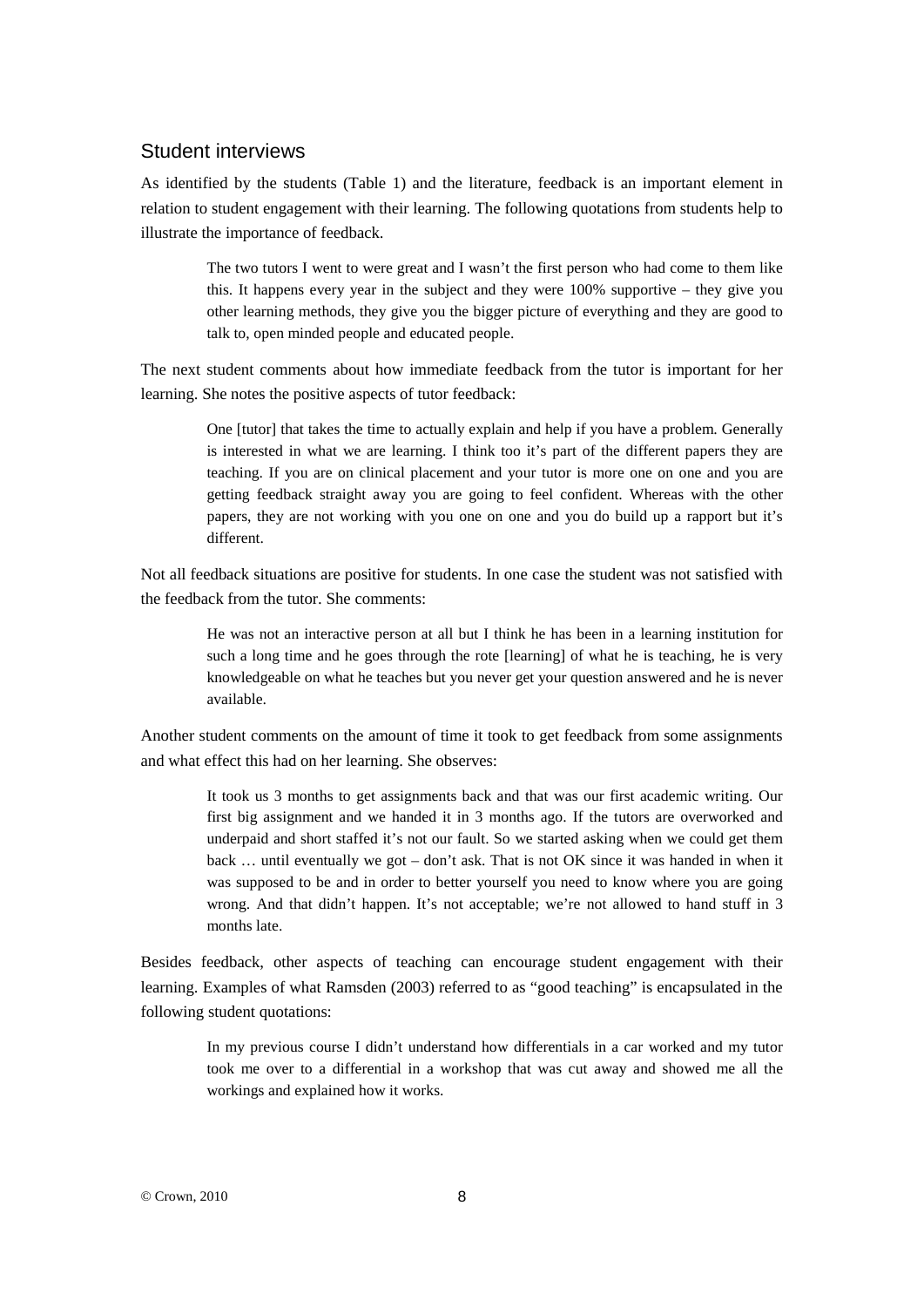When a tutor gets up there you can tell there is a passion for a subject and that is contagious. I have had two tutors in both courses that you could tell they were so passionate about it and you know if you are not grasping a particular subject they will take extra time to explain it another way.

Being really welcoming with my questions, making time, little things like that.

Students' experiences in the classroom are not always positive as is demonstrated in the following quotation.

> The tutors being disorganised, not being on time and sometimes not showing up. They demand excellence from us ... they drum it into you how important your role as a [degree] student and God forbid you muck up. Do as I say, not as I do and we have come here to get this degree at SIT and excellence is not being met on behalf of the tutors and they are demanding it from us and I don't like hypocrites and I found the faculty is like that.

#### The teaching staff survey

The teacher survey used an adapted 26 items from the "transactions within institutional settings" scale of the student questionnaire to gather information from teaching staff about (1) "In principle, what priority do you think each of the items should have in teaching?", (2) "How important do you think the following items are to your students?", and (3) What priority do the following items have in YOUR teaching practice*?*" The purpose of the questionnaire was to find out how, in comparison with students' views, teachers saw student engagement. In particular there was interest in finding out three things: how well teachers understood their students' views on engagement; how their own priorities matched students' priorities and the priority teachers gave to items for which students did not think the institute met expectations. Table 2 offers three data sets. It first uses the same frequency bands used in Table 1 to show whether an item was of high priority (H), of medium priority (M) or of low priority (L). Second, it shows whether teachers' own teaching practice mirrored what they thought students wanted by using the symbol "♦" to show where they rated students' beliefs on an item differently to items against their own practice. Thirdly, the symbol "#" next to an item shows where students felt that the institute did not meet expectations.

On 20 of the 26 items, teachers' ratings were in the same frequency band for both questions— "How important do you think the following items are to your students?" and "What priority do the following items have in YOUR teaching practice?" Seventeen of these items were rated H on both questions (high importance/priority), two were rated M (medium importance/priority) and one L (low importance/priority). There were only six items where teachers rated "what students want" and "the way I teach" differently. On four such items, teachers rated the way they thought students would rate the item more highly than they rated the item in their own practice; these items did not fall into the H band. On two items, teachers rated their own priority more highly than they thought students would; in each case they rated their priority H but their views on what students thought was rated M.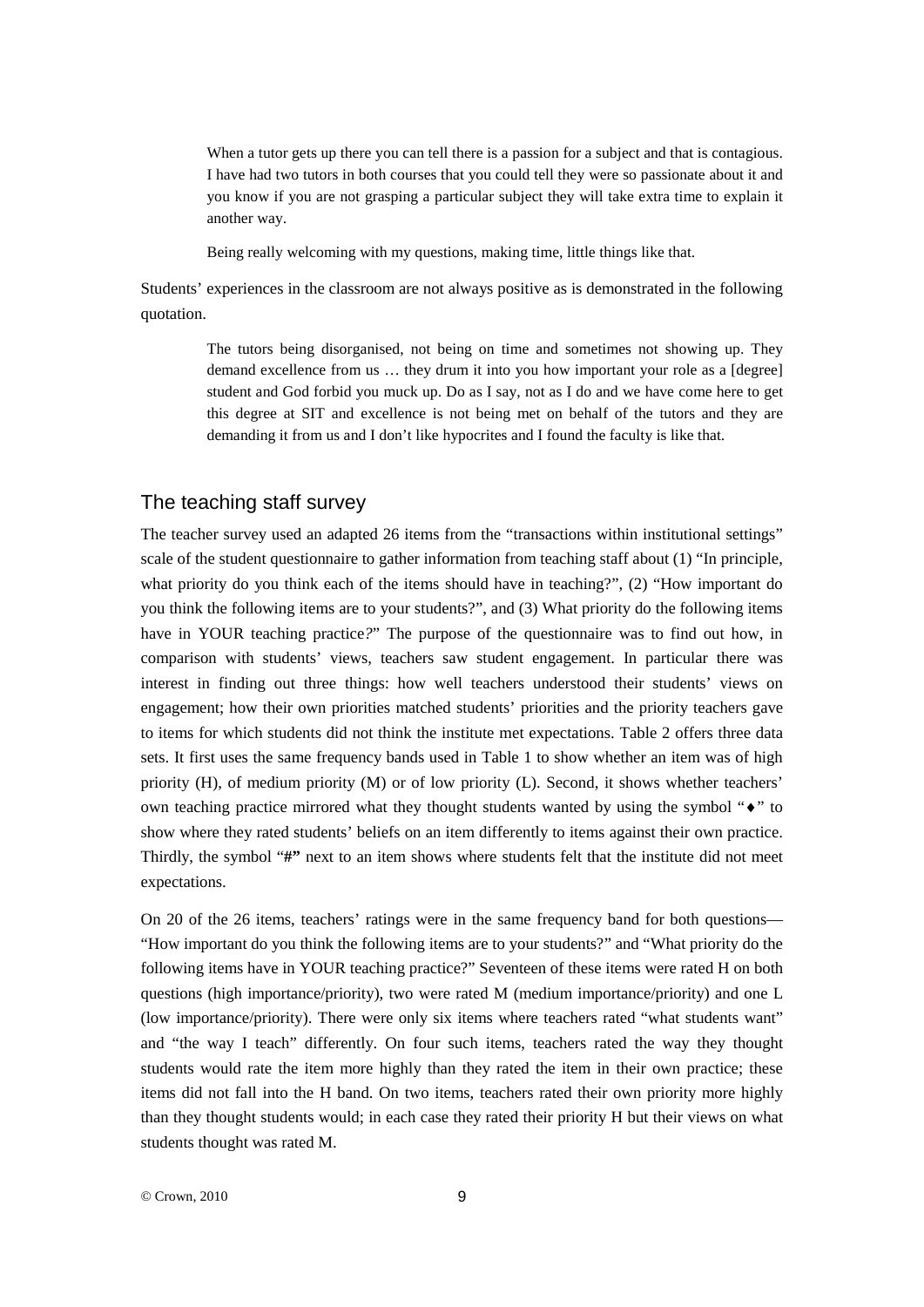Students had indicated that on 17 of the 26 items, the institute did not meet expectations (see Table 1). Teachers thought 16 of these items had high importance/priority when answering the questions "How important do you think the following items are to your students?" and "What priority do the following items have in YOUR teaching practice?" The only exception was "being given information on how systems work" which teachers thought were of low importance/priority but students thought had high importance.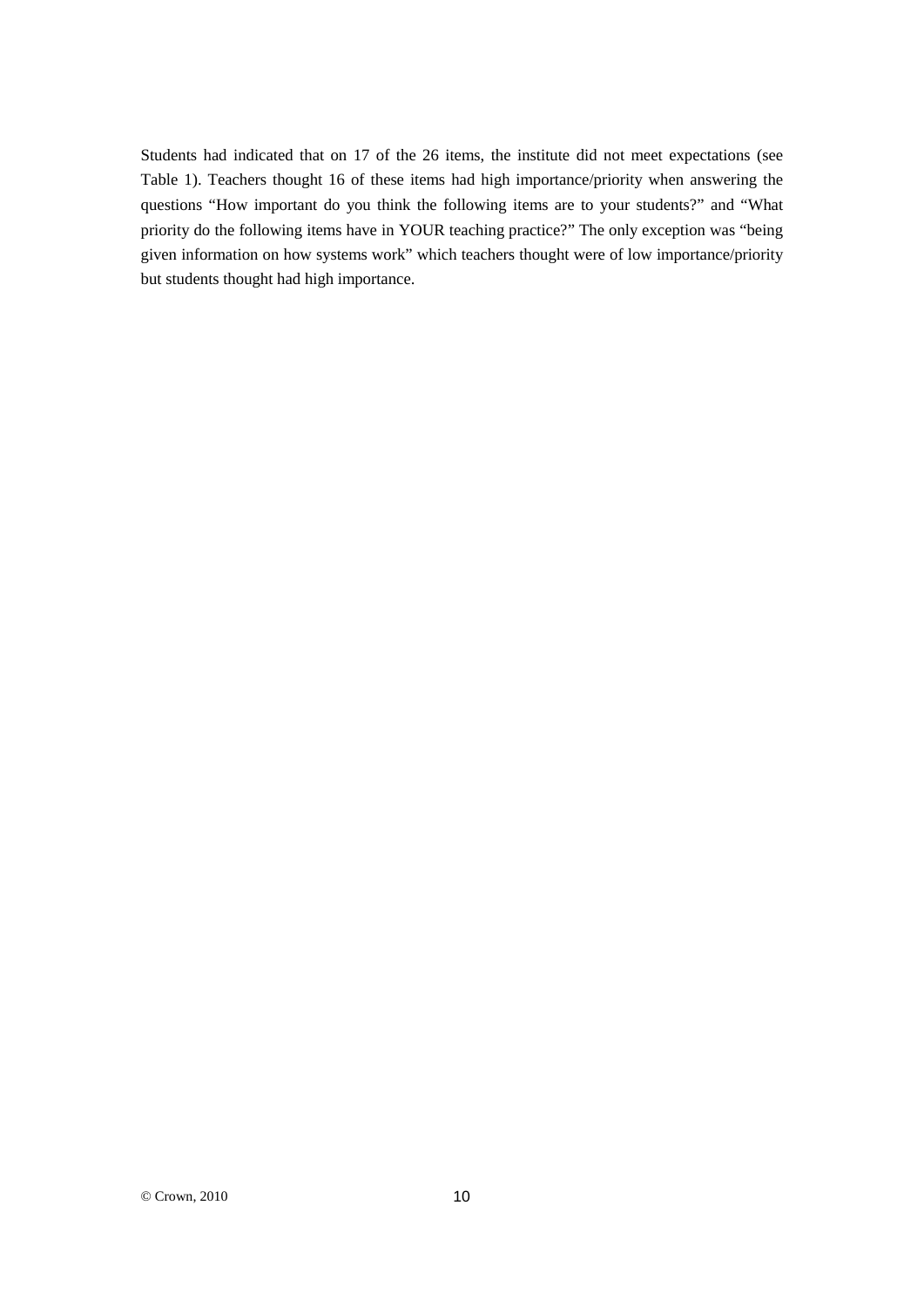|    |                                                                            |                                                  | <b>SIT</b> |   |
|----|----------------------------------------------------------------------------|--------------------------------------------------|------------|---|
| 1: | Teachers providing prompt feedback #                                       | Importance to students<br>Teachers' own practice | н<br>н     |   |
| 2: | Teachers providing feedback that improves my learning#                     | Importance to students<br>Teachers' own practice | н<br>н     |   |
| 3. | Teachers challenging me in helpful ways#                                   | Importance to students<br>Teachers' own practice | н<br>н     |   |
| 4: | Teaching making themselves available to discuss my learning#               | Importance to students<br>Teachers' own practice | н<br>н     |   |
| 5. | Teachers teaching in ways that enable me to learn#                         | Importance to students<br>Teachers' own practice | н<br>н     |   |
| 6. | Teachers making the subject really interesting#                            | Importance to students<br>Teachers' own practice | н<br>н     |   |
| 7: | Teachers valuing my prior knowledge                                        | Importance to students<br>Teachers' own practice | н<br>н     |   |
| 8. | Teachers being enthusiastic about their subject#                           | Importance to students<br>Teachers' own practice | н<br>н     |   |
| 9. | Teachers encouraging me to work independently                              | Importance to students<br>Teachers' own practice | M<br>н     |   |
|    | 10: Teachers encouraging me to work with other students                    | Importance to students<br>Teachers' own practice | M<br>M     |   |
|    | 11: Teachers recognising that I am employed                                | Importance to students<br>Teachers' own practice | M<br>L     |   |
|    | 12. Teachers recognising that I have family and community responsibilities | Importance to students<br>Teachers' own practice | M<br>L     |   |
|    | 13. Learning support services being available at the times I need them#    | Importance to students<br>Teachers' own practice | н<br>н     |   |
|    | 14. Receiving helpful guidance and advice about my study#                  | Importance to students<br>Teachers' own practice | н<br>н     |   |
|    | 15: Knowing how to find my way around                                      | Importance to students<br>Teachers' own practice | M<br>L     |   |
|    | 16: Teachers providing opportunities to apply my learning#                 | Importance to students<br>Teachers' own practice | н<br>н     |   |
|    | 17: Being given information on how systems work#                           | Importance to students<br>Teachers' own practice | L<br>L     |   |
|    | 18: Knowing how to contact people to get help#                             | Importance to students<br>Teachers' own practice | Н<br>н     |   |
|    | 19: Being challenged by the subject I am learning                          | Importance to students<br>Teachers' own practice | M<br>н     |   |
|    | 20: Having access to the learning resources I need#                        | Importance to students<br>Teachers' own practice | H<br>н     |   |
|    | 21: Having my cultural background respected                                | Importance to students<br>Teachers' own practice | н<br>н     |   |
|    | 22. Teachers caring about my learning                                      | Importance to students<br>Teachers' own practice | н<br>н     |   |
|    | 23. Learning to effect change in the community/society                     | Importance to students<br>Teachers' own practice | M<br>L     | ٠ |
|    | 24: Being encouraged to question teachers' practice                        | Importance to students<br>Teachers' own practice | M<br>M     |   |
|    | 25: Staff creating a pleasant learning environment                         | Importance to students<br>Teachers' own practice | н<br>н     |   |
|    | 26: Learning to use subject knowledge in practice#                         | Importance to students<br>Teachers' own practice | н<br>н     |   |

## Table 2 **Teachers' views of what was important to students and priority areas in their own teaching**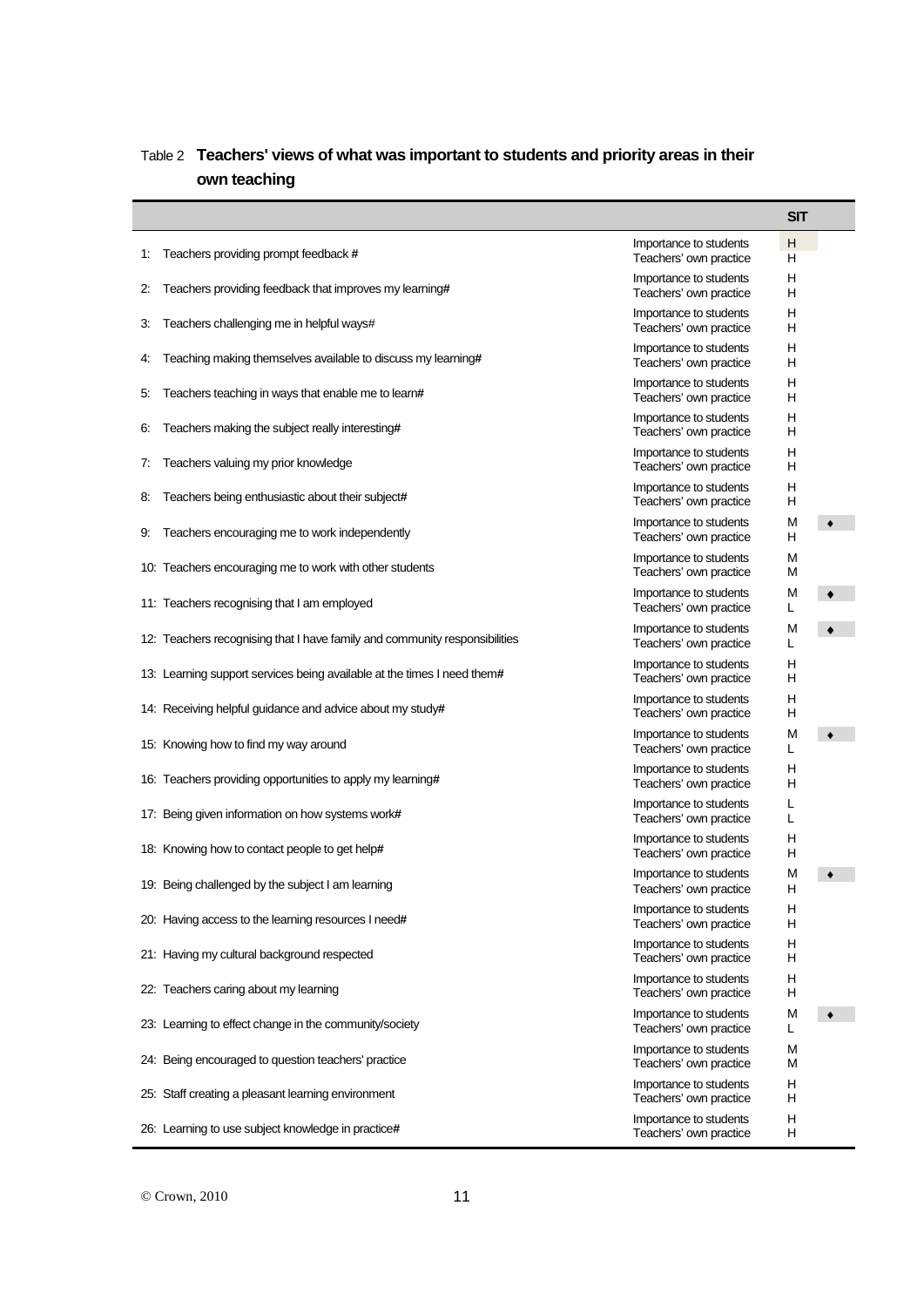#### Teacher comments

Teachers had the opportunity to offer comments on their understanding of student engagement. There were a variety of views on what engaged students or disengaged them. Some commented on student motivation and its influence on engagement. For example:

> Societal/personal attitudes that they bring to class. Some students are in class because they have to be somewhere and they get paid to train. Some have gone to tertiary to escape secondary. Others will learn regardless of what the trainer/tutor does in class. They have a goal and will achieve it.

> Individual commitment to learning. Those that really want to succeed, will. Previous experience is very relevant/beneficial to the subject I teach. Language has been a barrier. Outside commitments have been detrimental. Access to teaching resources has been difficult for the subject I teach

Others offered practical ideas about ways of engaging students. These ranged from very practical teaching tips to suggestions for improving the institution's infrastructure.

> Positive outcomes from various assessments encourage students to proceed with the next step. Personal support in challenging areas. One to one support. Negative support often comes from peers who are not achieving in areas where individual needs help. Another negative aspect is when students are absent from class and do not contact tutors on return – so lost information occurs leading to student missing significant knowledge

> I think that emphasising the relevance of the material to be learnt to the chosen career of the student impacts positively. I think that the inclusion of a little humour impacts positively. I think that being distracted by other students, noise, discomfort, being hungry and/or thirsty, even needing nicotine, impacts negatively on student engagement with learning.

> I believe that it's important in my teaching to share my experiences in a relevant way to challenge the students to think about who they are for themselves, the people around them and the society they inhabit.

One area where engagement could be improved is if we had a students association.

A number of teaching staff commented on the nature and distribution of responsibility for engaging students. In the main, teachers agreed that responsibility for engagement was a responsibility shared by teacher and student.

> It is a two way street really. The teachers should be able to provide a range of pedagogy. Sometimes however a student will come presenting gaps in their learning and getting them up to speed can hinder the others in the class.

> This is a combined responsibility – each of us requires the other to make any progress. A two way street.

Some tried to assign responsibilities in a more definitive way.

A teacher's responsibility is in the classroom setting and a student's responsibility is outside the classroom.

© Crown, 2010 12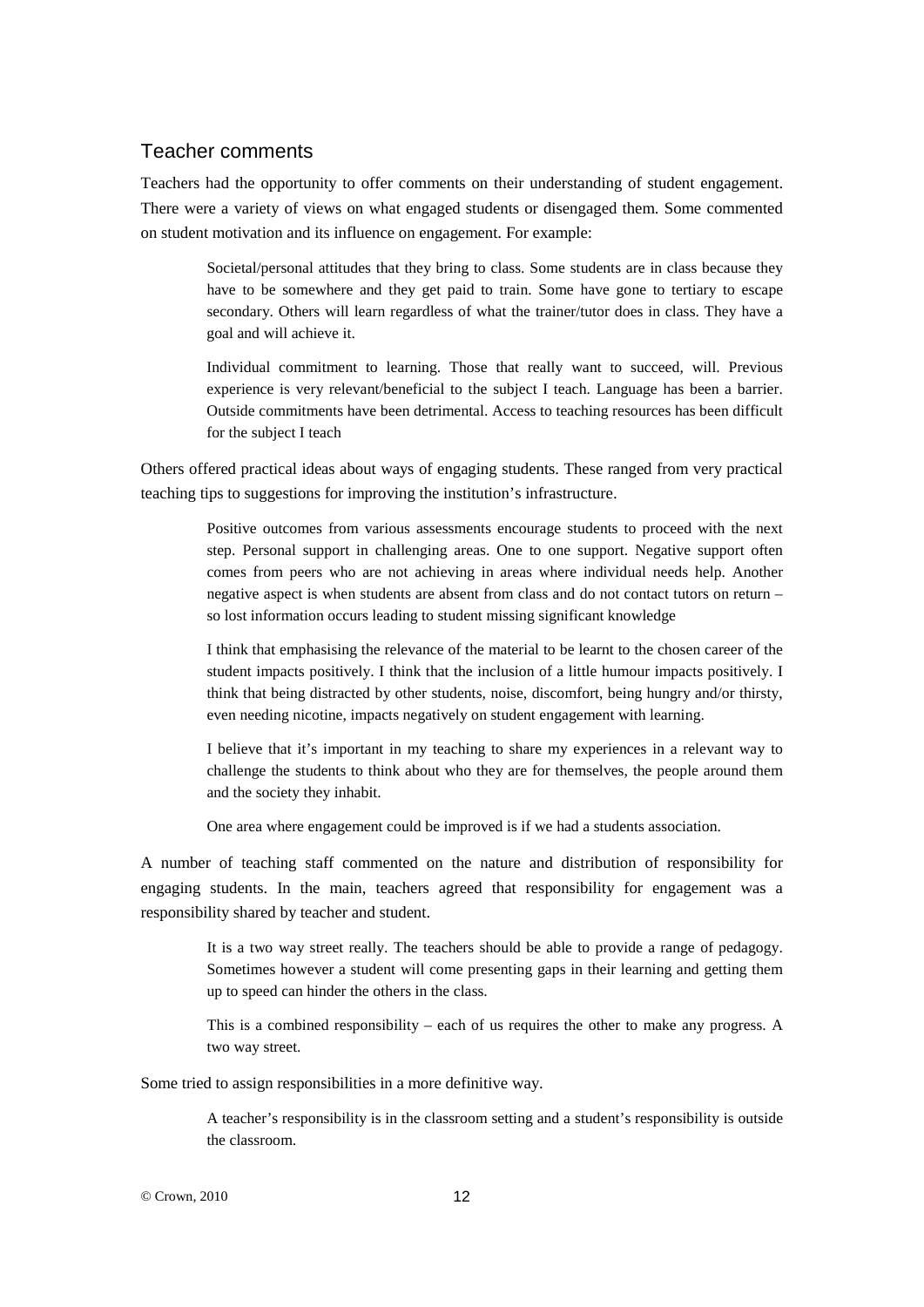Both tutor and student. I think the tutor needs to make an effort to engage the students initially then the student needs to show commitment and engagement with the learning. Tutor needs to show on-going responsibility to those who have shown commitment.

Tutor and student. Tutor to provide interest, relevant subject matter, good resources and timely feedback. Student to provide interest, willingness and attendance.

On what is provided by the institute to engage students, teachers had quite a lot to say. Some listed the range of facilities and services provided.

Provides online discussion, workbooks and online support.

Provides support services, training for new teaching staff.

They supply student support services, and in class support; such as reader writers.

Provision of suitable facilities, research/workshop materials, learning workbooks. Time for regular tutor training. Regular tutor interaction to get ideas. Provide opportunities to upgrade equipment, teaching resources and changes to curriculum documents to accommodate changes in our subject areas. Feedback on students' perceptions of their learning experience

Others were critical and listed factors they thought inhibited their attempts to engage student.

Not as much as I think they should. The classes are too large, the hours allocated for student interaction are too small and the facilities provided for student comfort are often inadequate. The institution does provide me with some good resources such as anatomical models, an environment which is usually warm. The institution provides me with good computing resources which allow me to provide the students with learning resources that they can access in their own time and at their own pace.

Lack of time is always an issue when providing pastoral care for students. There isn't always enough time to engage with students who need more than the usual support.

I think that I could engage students in learning better if I had more time to better prepare for my classes. Things always seen to be too rushed and I usually wish I had more time to perfect my presentations.

Both the enthusiasm for the job and the issues raised by the job of teaching were evident in some comments. For example:

> Watching the "light bulb" go on is the best reward. The actual job of being a part time tutor is more of a community contribution as the time required for preparation and being available outside of the classroom do not get compensated for financially. Bright and enthusiastic learners are what keeps you going.

## **Discussion**

The data offer the institute food for thought. Even though the responses to this survey from students were not necessarily representative of students generally at the institute, they offer ideas about where and how it could do better on engaging its students. Students thought that the

 $© Crown 2010$  13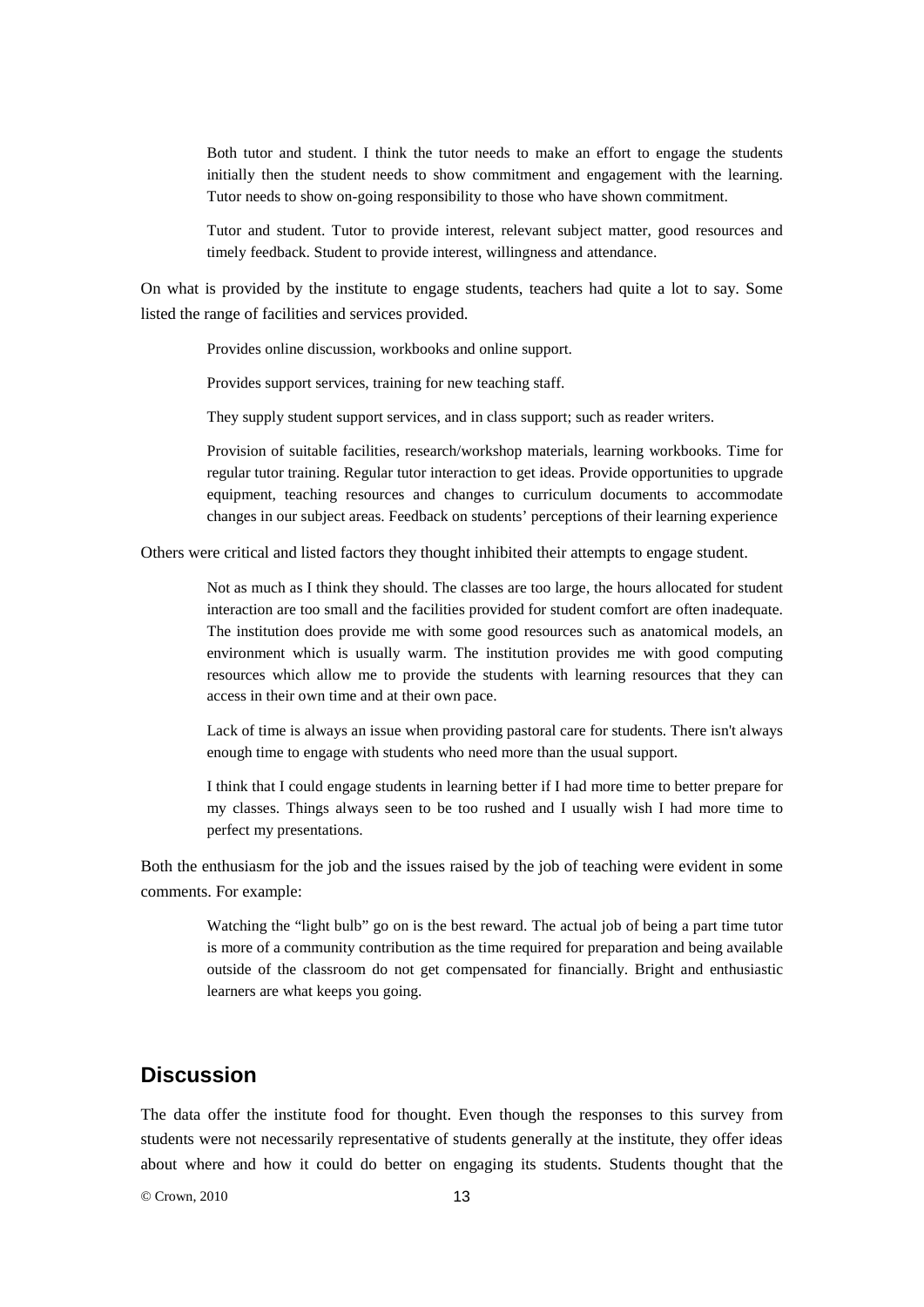institute was not doing as well as they wanted it to on 17 of 26 items; 14 of these items students considered to be of high importance. Of these items, 10 were about teaching and teachers and four were about policies and services under the control of the institute. That many of the other case study institutions obtained similar results (Zepke et al., 2009), shows the extent to which teaching and systems need to be enhanced. The literature is highly supportive of this. Ramsden (2003, p. 84), for example, states that "good teaching encourages high-quality student learning". Good teaching strategies could include encouraging quality learning, making the subject interesting, giving high quality feedback, caring about the students and their learning, challenging students to strive for high quality learning and understanding of the course material. Feedback, an important issue raised by the students in the interviews, is helpful for students in developing good academic skills for their educational pursuits (Yorke & Knight, 2004).

The teacher survey results suggest that teachers in this sample have a good handle on what students expect from teaching and institutional services. Indeed, the results suggest that the teachers in this sample were accurately aware of student needs and wants and wished to meet them. Thus, there was considerable agreement between items thought to be important by students and items teachers thought were important for students. Moreover, 16 of the 17 items rated as being of high importance by students were judged to be of high importance by teachers on both "How important do you think the following items are to your students?" and "What priority do the following items have in YOUR teaching practice?" This agreement between teachers and students was amplified when the differences between teachers' views of what students want and the way they prefer to teach are compared. There were only six items where teachers rated the questions differently. On four items teachers rated the way they thought students would rate the item more highly than they rated the item in their own practice; none of these items fell into the H band. On two items teachers rated their own priority more highly than they thought students would; in each case they rated their priority H but their views on what students thought was rated M. In their comments, teachers often mirrored students' views gleaned from interviews. Teacher comments similarly revealed a strong awareness of student interests. They saw, for example, a shared responsibility between themselves and students for enhancing engagement. While they recognised that the institute provided many tools for developing engagement such as facilities, services and online learning, they also commented that in some ways it could better support student engagement as some classes were too large, the hours allocated for student interaction were often too small and the facilities provided for student comfort were sometimes inadequate.

While engagement in online learning was not specifically addressed in any of the questionnaires, a number of teachers mentioned it as requiring considerable support for learners. Engaging for learning online is an important aspect for this institution as approximately 47 percent of respondents do some part of their course by distance. The institute runs a number of different courses using various modalities. These include face-to-face, online and blended (both face-toface with some online components). It seems appropriate to follow up on teachers' interest in online learning support. Taylor (2006) makes an important assertion about online courses when he notes that the "need for effective learning skills is very high in first year students especially those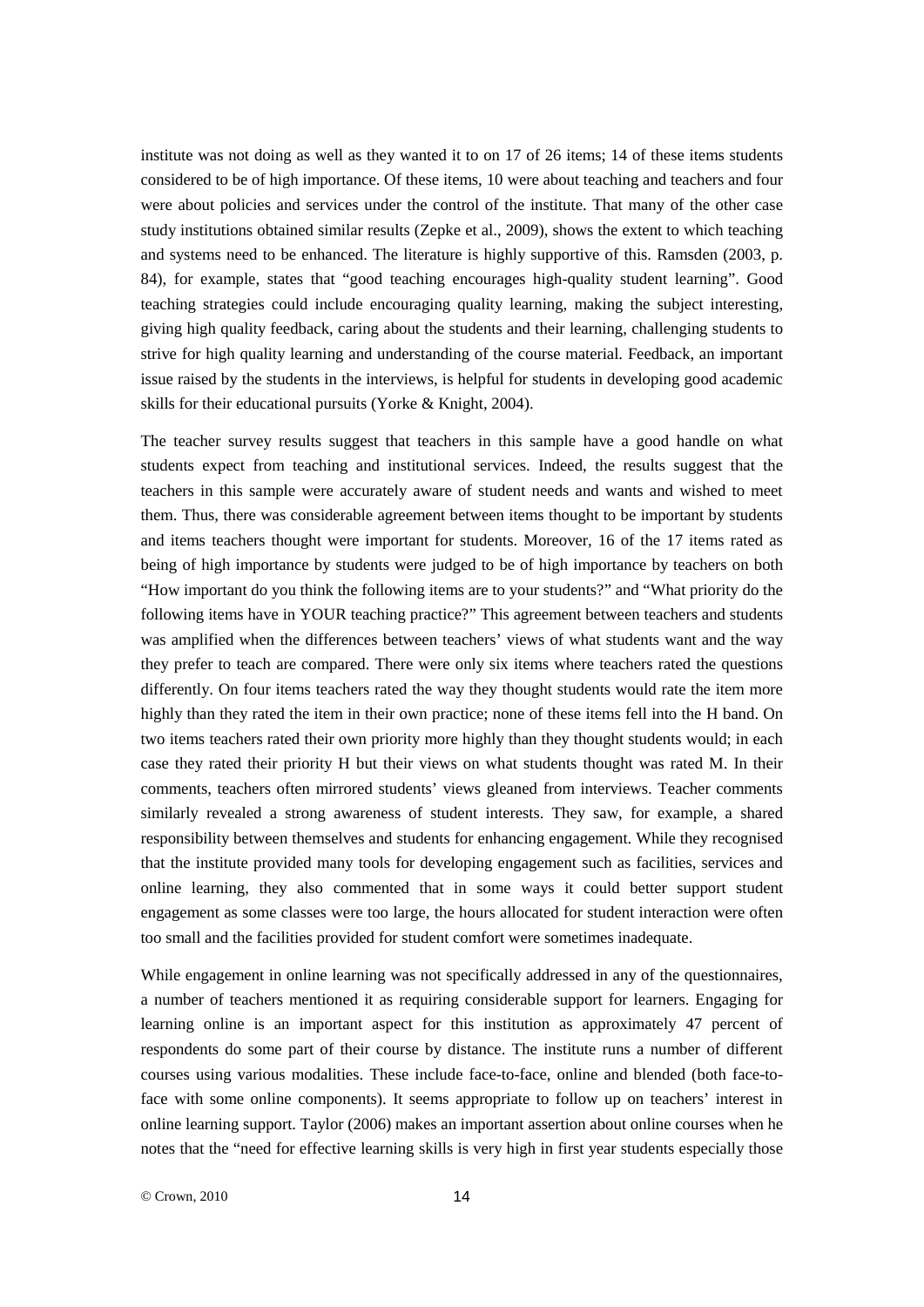studying at a distance, yet in the audit of first year courses few appear to have developed strategies to fill the need in the area" (p. 5). One strategy that could be developed further for online study is collaborative learning as this has been recognised as an important element to help promote student engagement for online study (Jung, Choi, Lim, & Leem, 2002; Laird & Kuh, 2005) and students in the questionnaire thought the institution exceeded expectations on the item "Teachers encouraging me to work with other students". According to Fox and Brown (2007), student engagement can be fostered for online learning by the amalgamation of online reading material with online learning environments. Students can then develop associations between the materials that help to promote increased online engagement.

## **Findings**

Despite the small sample, a clear picture of engagement at this institution emerges from these data sets.

- Students engage better with their learning where the institution provides a suitable learning culture and where there is competent teaching.
- In this case study, students rated a large proportion of items in the questionnaire as of importance to their engagement.
- On 17 of the 26 items, students thought that expectations were not met; 14 of these 17 were items students thought had high importance.
- Students and teaching staff views of the importance of items for engagement were remarkably similar. Teachers thought 16 of the 17 items for which students expectations had not been met, had high importance and priority.
- The responses of teachers to the two questions in the teachers' survey analysed in this paper were remarkably similar as well. On 20 of the 26 items in the questionnaire, teachers' ratings were in the same band for "How important do you think the following items are to your students?" and "What priority do the following items have in YOUR teaching practice?"
- Evidence from the literature is able to inform teaching staff participants in the survey that teaching skills needed in online courses are not dissimilar to skills needed to teach in face-toface situations.

## **Recommendations**

It is possible to distil from these findings the following recommendations: that the Southern Institute of Technology:

- makes a commitment to continue to enhance student engagement
- makes a commitment to continue in its drive to improve student feedback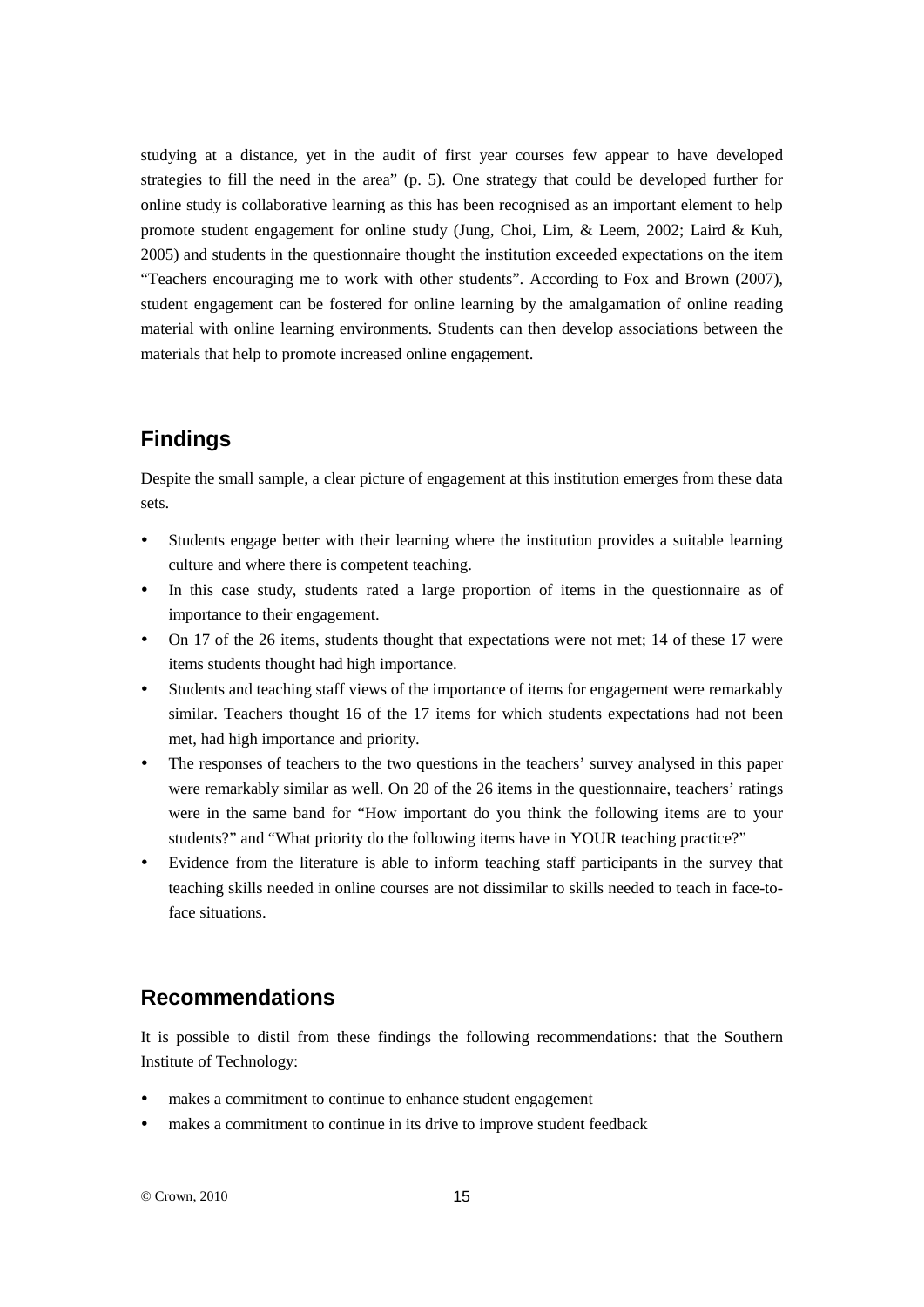- with teaching staff, periodically surveys students on how they engage, making any necessary changes to policies and practice as a result of surveys
- considers the formation of a Teaching and Learning Unit
- continues to ensure that teaching staff are able to develop their skills as teachers
- for online learning environments, builds in the ability for students to connect with other students so there is a sense of a community of learners.

#### **References**

- Ahlfeldt, S., Mehta, S., & Sellnow, T. (2005). Measurement and analysis of student engagement in university classes where varying levels of PBL methods of instruction are in use. *Higher Education Research and Development*, *24*(1), 5–20.
- Chapman, E. (2003). Alternative approaches to assessing student engagement rates. *Practical Assessment, Research and Evaluation*, *8*(13). Retrieved 10 May 2007, from [http://www.PAREonline.net/getvn.asp?v=8&n=13](http://www.pareonline.net/getvn.asp?v=8&n=13)
- Fox, S., & Brown, S. (2007). Engaging students through CMO: Electronic reserves and student learning. In *Student engagement. Proceedings of the 16th Annual Teaching Learning Forum, 30–31 January 2007*. Perth: The University of Western Australia. Retrieved from <http://lsn.curtin.edu.au/tlf/tlf2007/refereed/fox.html>
- Hockings, C., Cooke, S., & Bowl, M. (2007). Academic engagement within a widening participation context: A 3D analysis. *Teaching in Higher Education*, *12*(5/6), 721–734.
- Jung, I., Choi, S., Lim, C., & Leem, J. (2002). Effects of different types of interaction on learning achievement, satisfaction and participation in web-based instruction. *Innovations in Education and Teaching International*, *39*(2), 153–162.
- Kezar, A. J., & Kinzie, J. L. (2006). Examining the ways institutions create student engagement: The role of mission. *Journal of College Student Development*, *47*(2), 149–172.
- Kift, S. (2004, July). *Organising first year engagement around learning: Formal and informal curriculum intervention.* Paper presented at the 8th Pacific Rim First Year in Higher Education Conference, Queensland University of Technology in conjunction with Monash University, Melbourne.
- Krause, K-L. (2005, September). *Engaged, inert or otherwise occupied? Deconstructing the 21st century undergraduate student.* Keynote address presented at the Sharing Scholarship in Learning and Teaching: Engaging Students Symposium, James Cook University, Townsville, Queensland.
- Laird, T., & Kuh, G. (2005). Student experiences with information technology and their relationship to other aspects of student engagement. *Research in Higher Education*, *46*(2), 211–233.
- Lambert, A. D., Terenzini, P. T., & Lattuca, L. R. (2007). More than meets the eye: Curricular and programmatic effects on student learning. *Research in Higher Education*, *48*(2), 141–168.
- McClenney, K. (2004). Redefining quality in community colleges: Focusing on good educational practice. *Change*, November/December, 16–21.
- McKeachie, W. (1999). *Teaching tips*. Boston: Houghton Mifflin.
- McMahon, B. (2003). Putting the elephant into the refrigerator: Student engagement, critical pedagogy and antiracist education*, McGill Journal of Education*, *38*(2), 257–273.